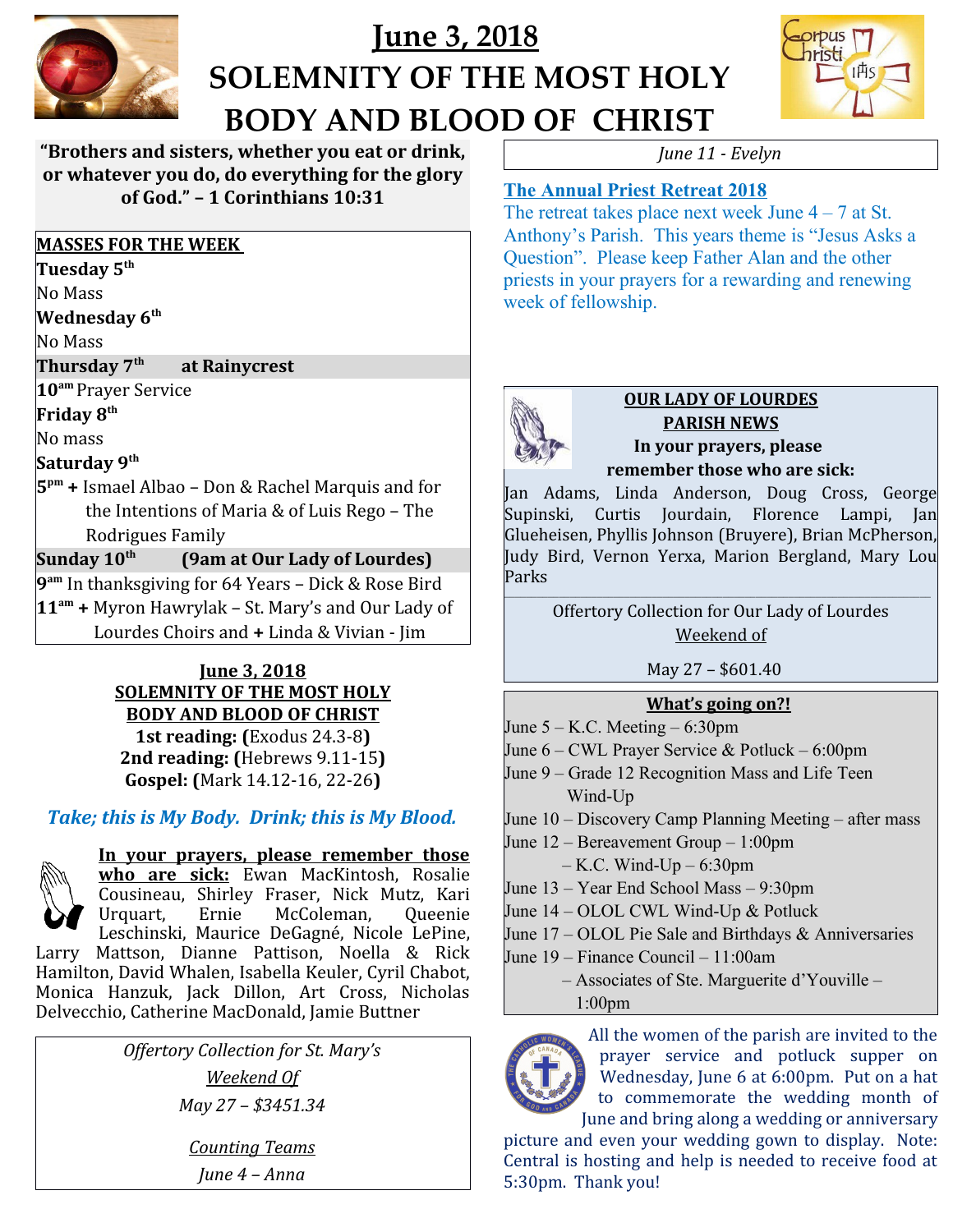This year the Ontario Provincial Convention of The Catholic Women's League of Canada will be held in Toronto July  $8<sup>th</sup>$  to  $12<sup>th</sup>$ . In keeping with our current focus on



homelessness, we are undertaking a special initiative and inviting you to join in by donating a \$5.00 Tim Hortons Gift Card. Following the convention, the gift cards will be donated to *St. Claire Transition House* (provides transitional housing for homeless women with mental health challenges rebuild their lives), *Covenant House* (provides 24/7 crisis care for homeless youth, aged 16-24), and *St. Vincent de Paul Society* (a lay Catholic organization whose mission is to live the Gospel message by serving Christ through the poor with love, respect, justice and joy). Please contact Evelyn Rawn at 276- 8507 or Paulette DeVos at 274-9235 with your \$5 donation/gift card. Thank you for your generosity!

#### **EDGE: Youth groups for grades 6-9**



We wish all the grade 8's good luck and blessings as they transition into high school **EDGE** this fall and we welcome them

ಯಾ **KEEP CALM** CAUSE  $IT'S$ **LUNCH TIM** 

will miss the youth over the summer, but we hope to see you at camp! Cathy & Richard

to join in our Life Teen program. We

#### **LIFE TEEN: Youth groups for grades 9-12**



**Our next Life Night will be held on June 9th.** This will be our wind up and grade 12 Recognition Mass. Parents & families of all Life Teen youth are invited to attend. Life Teen alumni are invited to attend as well!

#### **LIFE TEEN Lunches**:

The **final** Life Teen lunch at the Northwest Catholic District School Board Office will be held on **June 6th** from 11:30am-12:15pm. See everyone there!

#### **SALT & LIGHT DISCOVERY CAMP**

**Camp will be held July 2nd - 6th this year. This is for youth in grades 7-10. An authentic encounter with Christ has the power to change a youth's life. Their life takes on a new freedom and joy when they come to really know our loving God. It is through such an encounter that they find the confidence and courage to make Christ the most important part of their lives. Don't let your child miss this opportunity. Sign them up soon. Cost is \$180.00. We are accepting applications now. We are also in need of staff, Jr. & Sr. Counselors. Applications are available at the back of the church for both staff and campers. The deadline is June 9th. For more information email: [kalidbrady@gmail.com](mailto:kalidbrady@gmail.com) or call/text 1-807-275-9225 or call St. Mary's Parish at 1-807-274-5233.**

**There will be a planning meeting on Sunday, June 10th after mass. All staff, junior and senior counsellors are asked to please attend.**

The Knights of Columbus are having a meeting this Tuesday, June  $5<sup>th</sup>$  at 6:30pm. There will be two insurance agents there to speak to the members about insurance



opportunities. There will also be two new members joining the Council. Please make an effort to come and support them as they make a commitment to the Knights of Columbus.

The Third Sunday of Every Month will be Food Box Sunday. Bring non-perishable food items for the needy.



**Mass will begin at Bear's Pass Chapel on Friday, June 15th at 7pm. Mass will be held there each Friday during the summer at 7pm.**

## **Food for Your Journey – Challenges**

When a teacher finds a really brilliant student in class, he does not exempt his from his work. On the contrary, he loads him with extras, with a double share. A brilliant young musician is given, not easier, but harder music to master. The lad who has starred on the second team is not put onto the third team, where he would walk through the game without a sweat. No; he is put onto the first team, where he has to play his heart out just to break even.

A wise teacher always challenges a pupil. That is what God and Christianity do. The better the Christian we become, the more things we find we should be doing. I'm a

# **A Smile for Your Journey – Quiet**



Six-year-old Lisa and her four-year-

old brother Tim were sitting together with their parents in church, when Tim started giggling and talking out loud. "You're not supposed to talk loud in church!"

"Why? Who's going to stop me?" Tim asked.

 Lisa pointed to the back of the church and said, "See those two men standing by the door? They're hushers."

#### **PARISH ORGANIST & CHOIR DIRECTOR NEEDED**

#### **If you are interested in either**

**of these positions, please contact the Parish office or Father Alan. Thanks!**

#### **CATHOLIC EDUCATION 2018**

**Did you know?** Some critics of Catholic education say the United Nations has called Ontario's school funding system 'discriminatory'. In fact, the U.N. has not made such a ruling. It was the opinion of some members of one committee – and never moved beyond this opinion. Both the Canadian and Ontario governments have strongly defended the present funding system.

**Did you know?** The notion that a single education system in Ontario would save money is unfounded. Funding in Ontario is based on a per-pupil calculation.